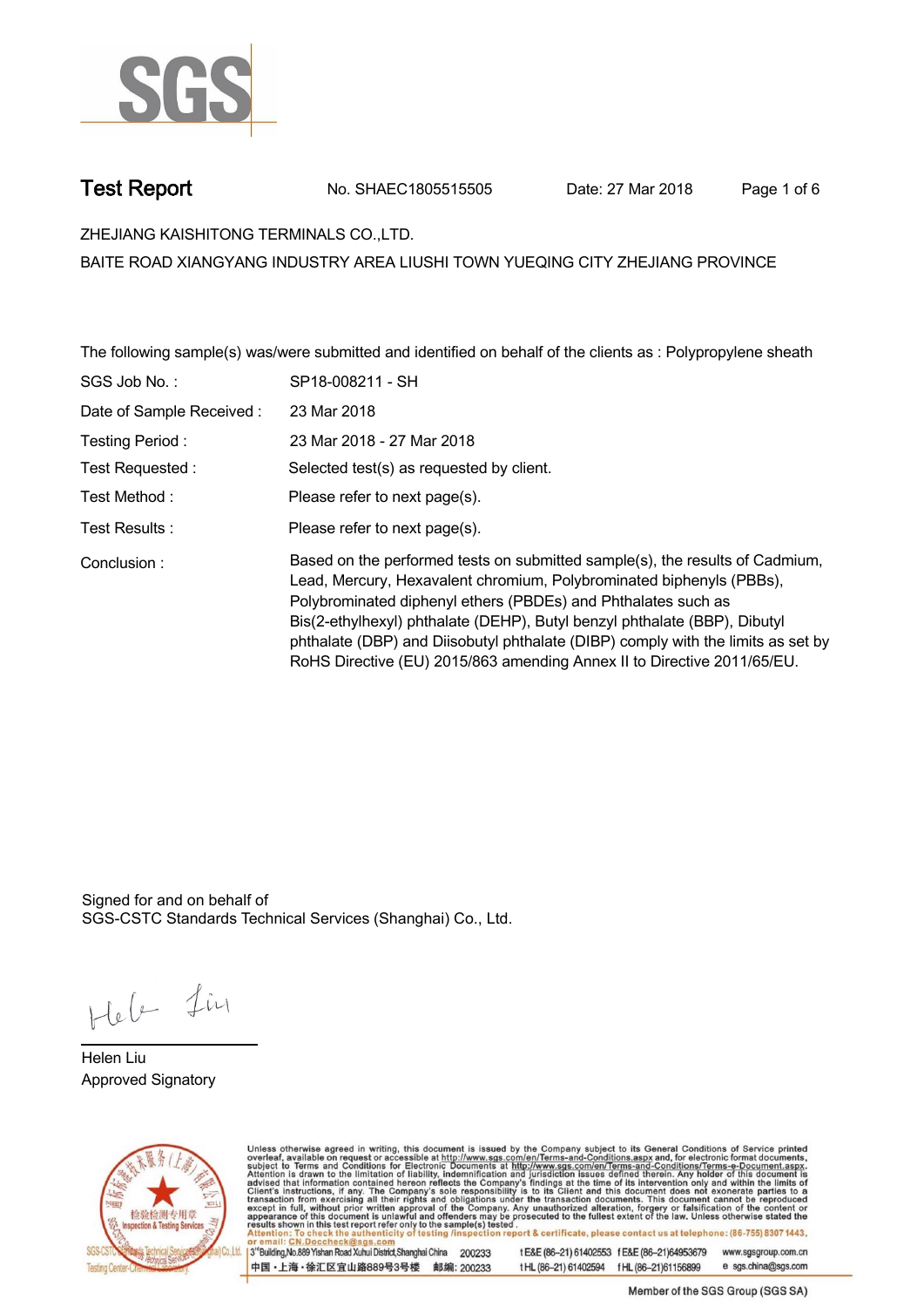

**Test Report. No. SHAEC1805515505 Date: 27 Mar 2018 . Page 2 of 6.**

**Test Results :.**

**Test Part Description : .**

| Specimen No.    | SGS Sample ID    | <b>Description</b> |  |
|-----------------|------------------|--------------------|--|
| SN <sub>1</sub> | SHA18-055155.003 | Blue solid         |  |

**Remarks :.(1) 1 mg/kg = 0.0001% .**

**(2) MDL = Method Detection Limit .**

**(3) ND = Not Detected ( < MDL ) .**

**(4) "-" = Not Regulated .**

## **RoHS Directive (EU) 2015/863 amending Annex II to Directive 2011/65/EU.**

**Test Method :. With reference to IEC 62321-4:2013+AMD1:2017, IEC62321-5:2013, IEC62321-7-2:2017, IEC 62321-6:2015 and IEC62321-8:2017, analyzed by ICP-OES, UV-Vis and GC-MS. .**

| <u>Test Item(s)</u>          | <u>Limit</u>             | <u>Unit</u> | <b>MDL</b>               | 003       |
|------------------------------|--------------------------|-------------|--------------------------|-----------|
| Cadmium (Cd)                 | 100                      | mg/kg       | $\overline{c}$           | <b>ND</b> |
| Lead (Pb)                    | 1000                     | mg/kg       | 2                        | <b>ND</b> |
| Mercury (Hg)                 | 1000                     | mg/kg       | 2                        | ND        |
| Hexavalent Chromium (Cr(VI)) | 1000                     | mg/kg       | 8                        | ND        |
| Sum of PBBs                  | 1000                     | mg/kg       | $\overline{\phantom{a}}$ | <b>ND</b> |
| Monobromobiphenyl            | -                        | mg/kg       | 5                        | <b>ND</b> |
| Dibromobiphenyl              | $\overline{\phantom{0}}$ | mg/kg       | 5                        | <b>ND</b> |
| Tribromobiphenyl             | $\overline{\phantom{0}}$ | mg/kg       | 5                        | <b>ND</b> |
| Tetrabromobiphenyl           | -                        | mg/kg       | 5                        | ND        |
| Pentabromobiphenyl           | $\overline{\phantom{0}}$ | mg/kg       | 5                        | ND        |
| Hexabromobiphenyl            | -                        | mg/kg       | 5                        | ND        |
| Heptabromobiphenyl           | $\overline{\phantom{a}}$ | mg/kg       | 5                        | <b>ND</b> |
| Octabromobiphenyl            | -                        | mg/kg       | 5                        | <b>ND</b> |
| Nonabromobiphenyl            | -                        | mg/kg       | 5                        | ND        |
| Decabromobiphenyl            | $\overline{a}$           | mg/kg       | 5                        | <b>ND</b> |
| Sum of PBDEs                 | 1000                     | mg/kg       | $\overline{\phantom{a}}$ | <b>ND</b> |
| Monobromodiphenyl ether      | -                        | mg/kg       | 5                        | ND        |
| Dibromodiphenyl ether        | ۰                        | mg/kg       | 5                        | <b>ND</b> |
| Tribromodiphenyl ether       | -                        | mg/kg       | 5                        | ND        |
| Tetrabromodiphenyl ether     |                          | mg/kg       | 5                        | <b>ND</b> |



Unless otherwise agreed in writing, this document is issued by the Company subject to its General Conditions of Service printed overleaf, available on request or accessible at http://www.sgs.com/en/Terms-and-Conditions.asp

3<sup>rd</sup>Building, No.889 Yishan Road Xuhui District, Shanghai China 200233 中国·上海·徐汇区宜山路889号3号楼 邮编: 200233 t E&E (86-21) 61402553 f E&E (86-21)64953679 www.sgsgroup.com.cn

t HL (86-21) 61402594 f HL (86-21) 61156899 e sgs.china@sgs.com Member of the SGS Group (SGS SA)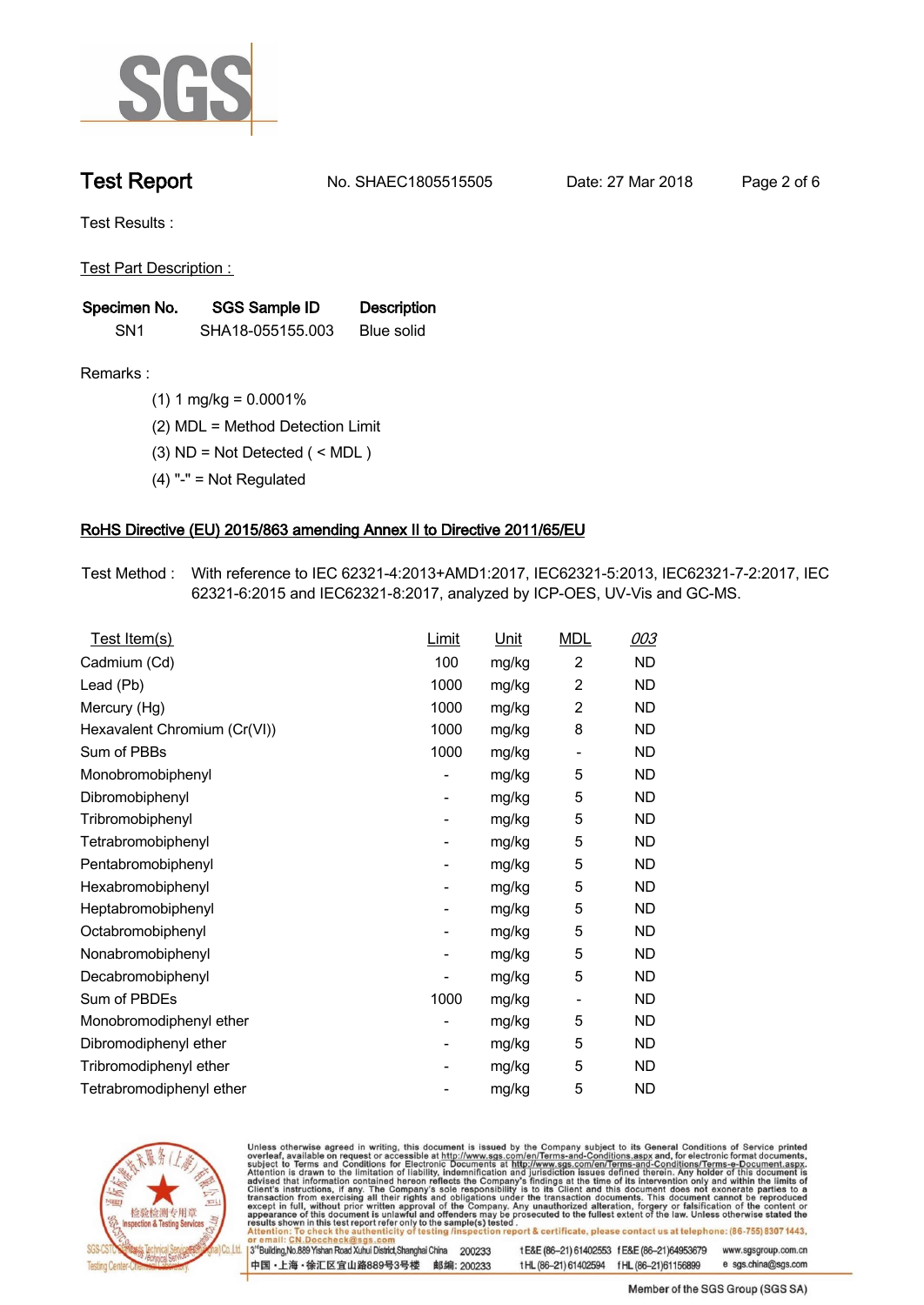

**Test Report No. SHAEC1805515505** Date: 27 Mar 2018

| Page 3 of 6 |  |  |
|-------------|--|--|
|             |  |  |

| Test Item(s)                      | Limit                    | Unit  | <b>MDL</b> | 003       |
|-----------------------------------|--------------------------|-------|------------|-----------|
| Pentabromodiphenyl ether          | $\overline{\phantom{a}}$ | mg/kg | 5          | <b>ND</b> |
| Hexabromodiphenyl ether           | -                        | mg/kg | 5          | <b>ND</b> |
| Heptabromodiphenyl ether          | ٠                        | mg/kg | 5          | <b>ND</b> |
| Octabromodiphenyl ether           | -                        | mg/kg | 5          | <b>ND</b> |
| Nonabromodiphenyl ether           | ٠                        | mg/kg | 5          | <b>ND</b> |
| Decabromodiphenyl ether           | ٠                        | mg/kg | 5          | <b>ND</b> |
| Di-butyl Phthalate (DBP)          | 1000                     | mg/kg | 50         | <b>ND</b> |
| Benzyl Butyl Phthalate (BBP)      | 1000                     | mg/kg | 50         | <b>ND</b> |
| Di-2-Ethyl Hexyl Phthalate (DEHP) | 1000                     | mg/kg | 50         | <b>ND</b> |
| Diisobutyl Phthalates (DIBP)      | 1000                     | mg/kg | 50         | <b>ND</b> |

**Notes :.**

- **(1)The maximum permissible limit is quoted from RoHS Directive (EU) 2015/863. IEC 62321 series is equivalent to EN 62321 series http://www.cenelec.eu/dyn/www/f?p=104:30:1742232870351101::::FSP\_ORG\_ID,FSP\_LANG**
	- **\_ID:1258637,25**
- **(2)On 4 June 2015, Commission Directive (EU) 2015/863 was published in the Official Journal of the European Union (OJEU) to include the phthalates BBP, DBP, DEHP and DIBP into ANNEX II of the Rohs Recast Directive. The new law restricts each phthalate to no more than 0.1% in each homogeneous material of an electrical product.**
- **(3)The restriction of DEHP, BBP, DBP and DIBP shall apply to medical devices, including in vitro medical devices, and monitoring and control instruments, including industrial monitoring and control instruments, from 22 July 2021.**
- **(4)The restriction of DEHP, BBP, DBP and DIBP shall not apply to cables or spare parts for the repair, the reuse, the updating of functionalities or upgrading of capacity of EEE placed on the market before 22 July 2019, and of medical devices, including in vitro medical devices, and monitoring and control instruments, including industrial monitoring and control instruments, placed on the market before 22 July 2021.**
- **(5)The restriction of DEHP, BBP and DBP shall not apply to toys which are already subject to the restriction of DEHP, BBP and DBP through entry 51 of Annex XVII to Regulation (EC) No 1907/2006..**



Unless otherwise agreed in writing, this document is issued by the Company subject to its General Conditions of Service printed overleaf, available on request or accessible at http://www.sgs.com/en/Terms-and-Conditions.asp results shown in this test report refer only to the sample(s) tested on report & certificate, please contact us at telephone: (86-755) 8307 1443, esting /ins

3<sup>rd</sup>Building, No.889 Yishan Road Xuhui District, Shanghai China 200233 中国·上海·徐汇区宜山路889号3号楼 邮编: 200233 tE&E (86-21) 61402553 fE&E (86-21)64953679 www.sgsgroup.com.cn e sgs.china@sgs.com tHL (86-21) 61402594 fHL (86-21) 61156899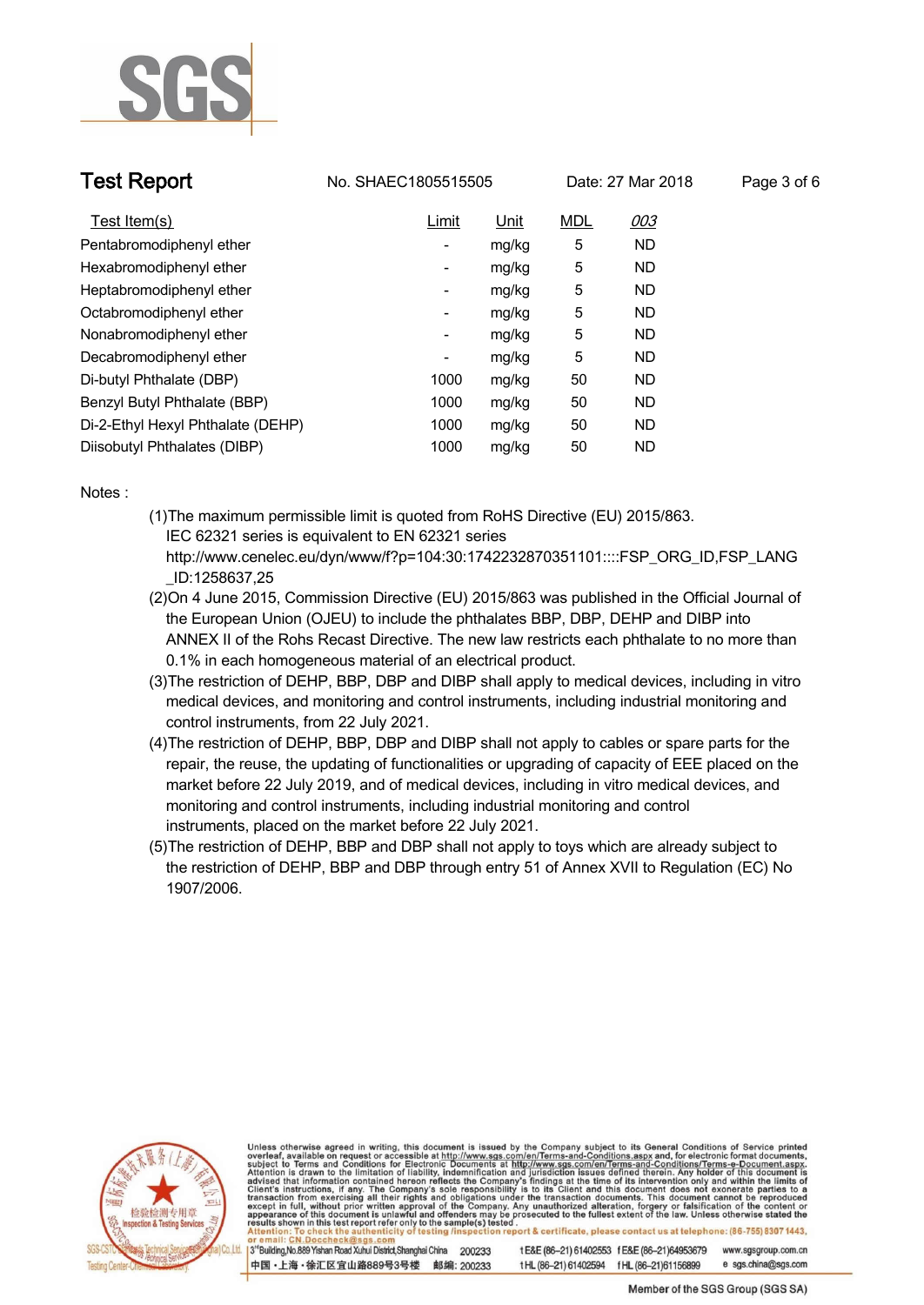

**Test Report. No. SHAEC1805515505 Date: 27 Mar 2018 . Page 4 of 6.**

## **ATTACHMENTS**

# **Pb/Cd/Hg/Cr6+/PBBs/PBDEs Testing Flow Chart**

1) Name of the person who made testing: Meria Jin/Gary Xu/ Xiaolong Yang/Sielina Song

2) Name of the person in charge of testing: Jan Shi/Myra Ma/Luna Xu/Shara Wang

3) These samples were dissolved totally by pre-conditioning method according to below flow chart.

( $Cr<sup>6+</sup>$  and PBBs/PBDEs test method excluded)





Unless otherwise agreed in writing, this document is issued by the Company subject to its General Conditions of Service printed overleaf, available on request or accessible at http://www.sgs.com/en/Terms-and-Conditions.asp ion report & certificate, please contact us at telephone: (86-755) 8307 1443, esting/ins

13<sup>rd</sup> Building, No.889 Yishan Road Xuhui District, Shanghai China 200233 中国·上海·徐汇区宜山路889号3号楼 邮编: 200233 t E&E (86-21) 61402553 f E&E (86-21)64953679 www.sgsgroup.com.cn

t HL (86-21) 61402594 f HL (86-21)61156899 e sgs.china@sgs.com Member of the SGS Group (SGS SA)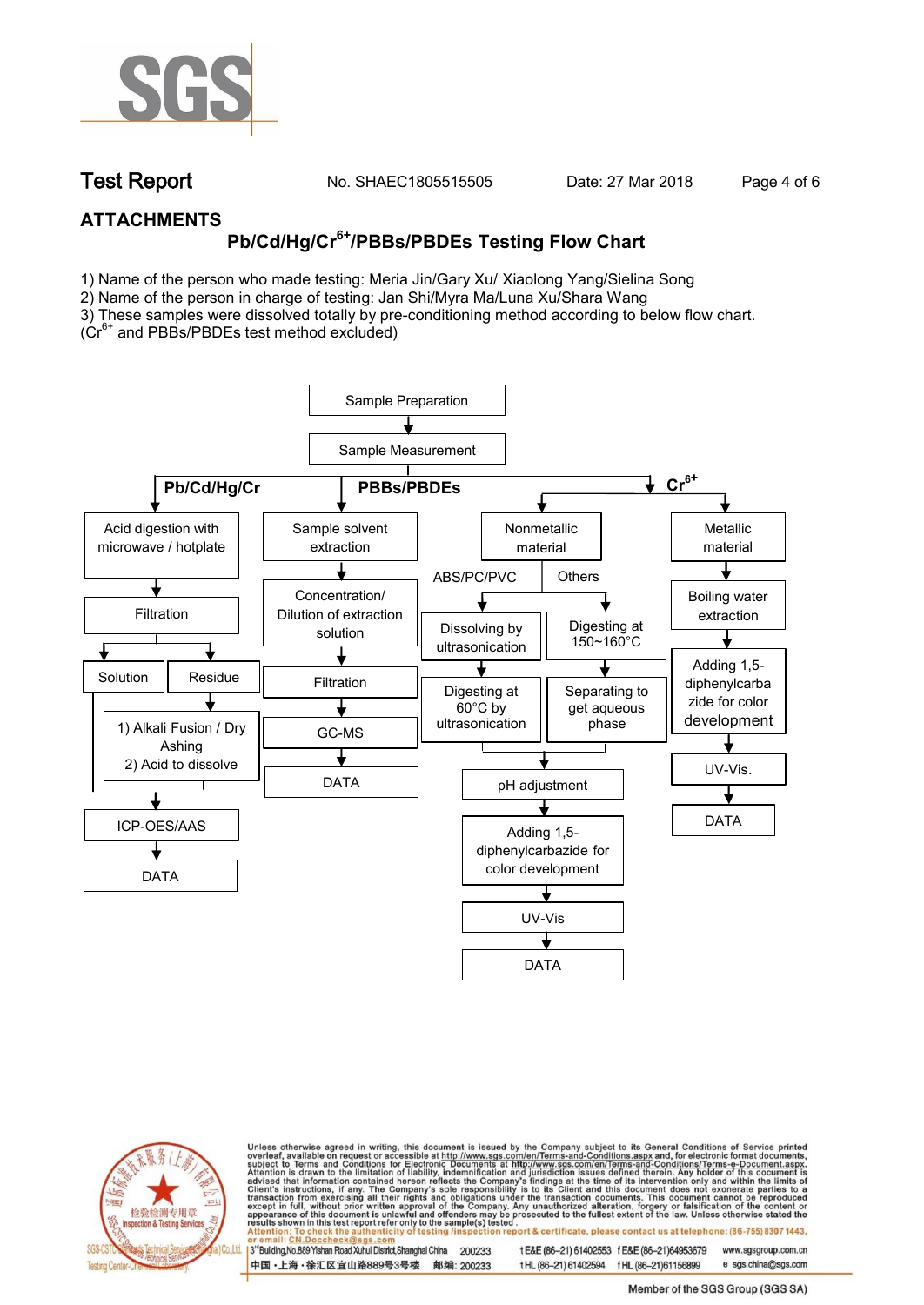

**Test Report. No. SHAEC1805515505 Date: 27 Mar 2018 . Page 5 of 6.**

## **ATTACHMENTS**

## **Phthalates Testing Flow Chart**

- 1) Name of the person who made testing: Sherlock Gao
- 2) Name of the person in charge of testing: Jessy Huang





Unless otherwise agreed in writing, this document is issued by the Company subject to its General Conditions of Service printed overleaf, available on request or accessible at http://www.sgs.com/en/Terms-and-Conditions.asp

3<sup>rd</sup>Building, No.889 Yishan Road Xuhui District, Shanghai China 200233 中国·上海·徐汇区宜山路889号3号楼 邮编: 200233 t E&E (86-21) 61402553 f E&E (86-21)64953679 www.sgsgroup.com.cn t HL (86-21) 61402594 f HL (86-21) 61156899 e sgs.china@sgs.com